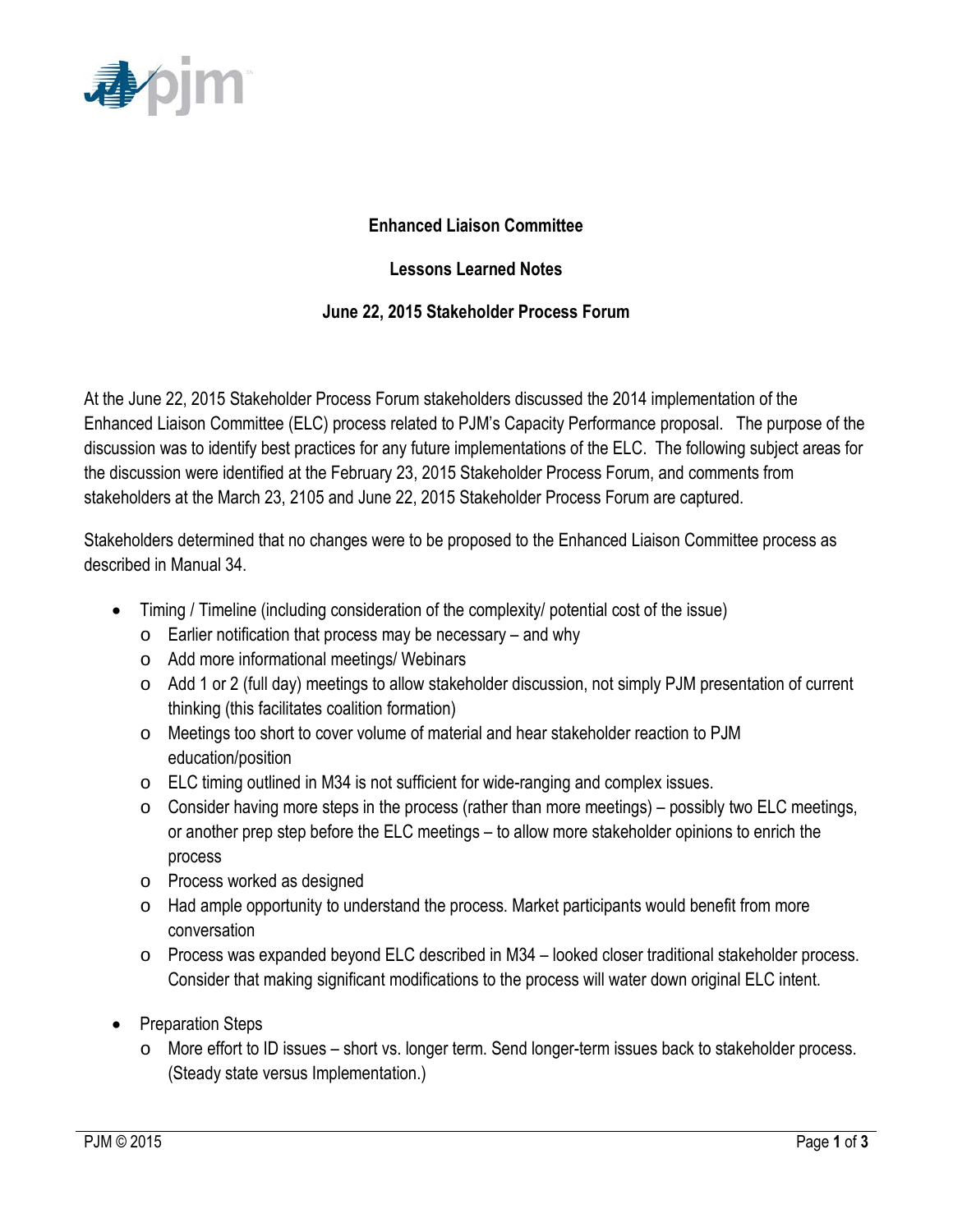

- o Separate out actual proposal from the implementation plan
- o Build Business Rules (instead of FAQ's) by topic with added change tracking, rather than in order the questions came in.
- o Problem>Solution>Implementation details were jumbled. Bucketing them would have helped deliberately separate out to better organize.
- $\circ$  Need to understand how all components work together testing for unintended consequences
- o Additional education in group setting
- o Need detailed tracking of issues to be covered vs. those to be moved elsewhere
- o PJM staff was very responsive to voluminous questions tracking done well.
- Coalition Formation
	- $\circ$  Challenge was lack of transparency around positions made it hard to find your potential coalition; required lots of behind-the-scenes phone calls and questions.
	- $\circ$  Sectors did not define coalitions discovery was required lots of 1:1 and small group conversations.
	- $\circ$  There is nothing PJM could have done to facilitate this in a better fashion
	- o Increase time to allow for more discovery / more opportunities to find potential partners
	- o Allowing states to participate in coalitions was appreciated
- Day of Meeting (11/4/14)
	- $\circ$  Good quality of engagement between Board and stakeholders good opportunity to state position Extensive education presented – outstanding opportunity to offer Board direct communication.
	- o Education opportunity was a real success
	- $\circ$  Education was about the solution, not the problem consider including in current CBIR process
	- $\circ$  Went well day well designed, considering large number of coalitions
	- o Consider length of meeting with number of coalitions
	- $\circ$  State-specific meeting states appreciated the opportunity
	- o Ensure sufficient time to allow all positions to be represented (members & states)
	- o Location was excellent and allowed full participation
- Media Participation (not allowed at 11/4 ELC meeting)
	- o Media should be allowed to hear conversation on a very significant issue
	- $\circ$  Media should not be allowed security codes, etc. stifles a very robust discussion.
	- o Consider post-meeting media session that allows general Q&A
	- o Some stakeholders expressed interest in media participation guidelines should be developed
- Post-ELC Meeting Process
	- o Add another round of discussions on the FINAL (to be filed) version